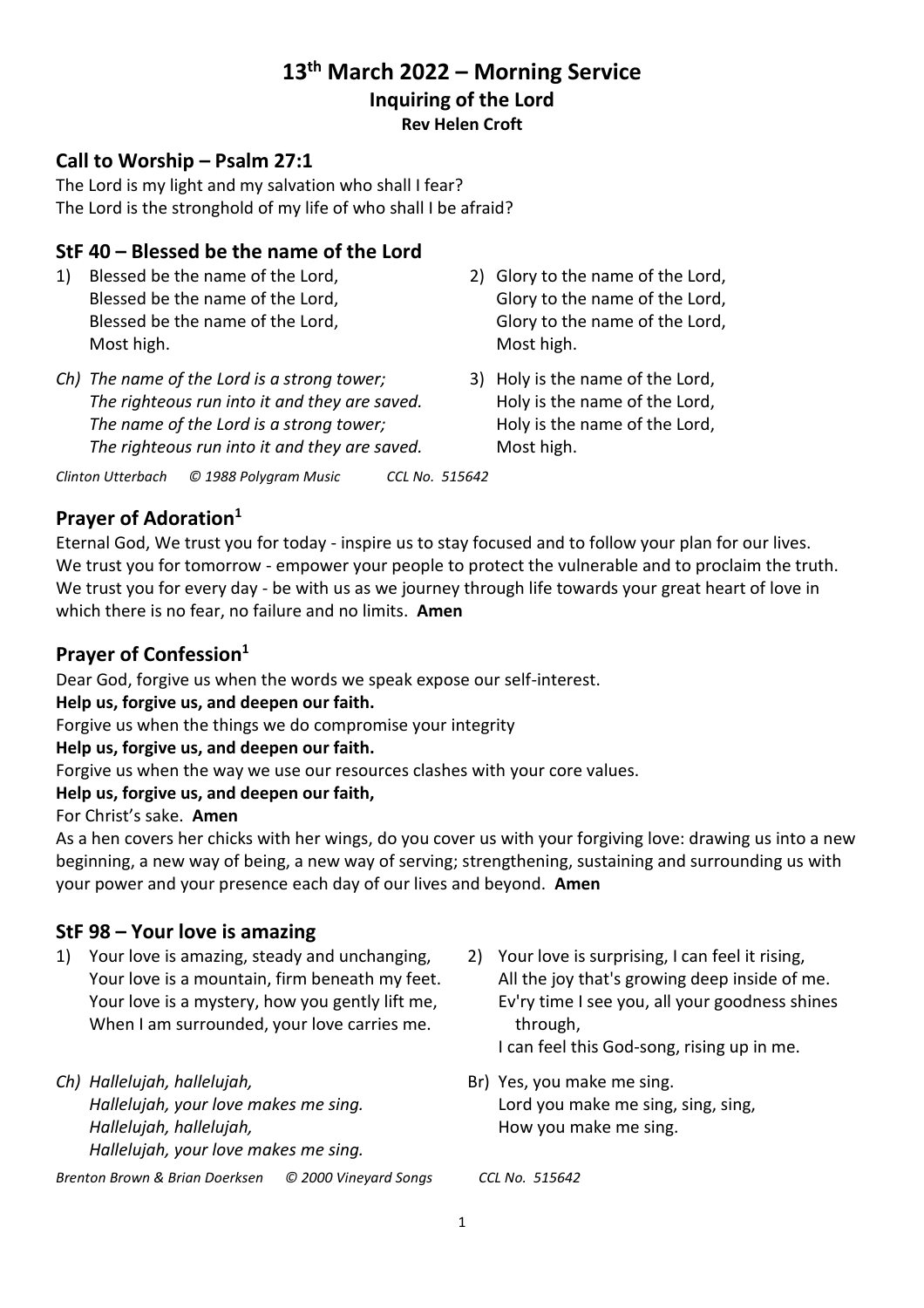### **Reading: 1 Samuel 23:1-12**

When David was told, 'Look, the Philistines are fighting against Keilah and are looting the threshing-floors,' he inquired of the Lord, saying, 'Shall I go and attack these Philistines?' The Lord answered him, 'Go, attack the Philistines and save Keilah.' But David's men said to him, 'Here in Judah we are afraid. How much more, then, if we go to Keilah against the Philistine forces!'

Once again David inquired of the Lord, and the Lord answered him, 'Go down to Keilah, for I am going to give the Philistines into your hand.' So David and his men went to Keilah, fought the Philistines and carried off their livestock. He inflicted heavy losses on the Philistines and saved the people of Keilah. (Now Abiathar son of Ahimelek had brought the ephod down with him when he fled to David at Keilah.)

Saul was told that David had gone to Keilah, and he said, 'God has delivered him into my hands, for David has imprisoned himself by entering a town with gates and bars.' And Saul called up all his forces for battle, to go down to Keilah to besiege David and his men. When David learned that Saul was plotting against him, he said to Abiathar the priest, 'Bring the ephod.' David said, 'Lord, God of Israel, your servant has heard definitely that Saul plans to come to Keilah and destroy the town on account of me. Will the citizens of Keilah surrender me to him? Will Saul come down, as your servant has heard? Lord, God of Israel, tell your servant.' And the Lord said, 'He will.'

Again David asked, 'Will the citizens of Keilah surrender me and my men to Saul?' And the Lord said, 'They will.'

### **Sermon**

Acts 13:22 *God raised up David to be their king, concerning whom He also testified and said 'I have found David the son of Jesse, a man after My heart, who will do all My Will'*

Psalm 27:4 *One thing have I asked of the Lord, that will I seek, inquire for, and (instantly) require: that I may dwell in the house of the Lord (in His presence) all the days of my life, to behold and gaze upon the beauty….of the Lord, and to meditate, consider and inquire in His temple*

Over the past few weeks, Brierley Hill has been doing a preaching series on prayer. We have been looking at the various aspects of prayer from adoration, thanksgiving, confession (to name a few) as well as the Lord's Prayer. We are also grounding it in practice by doing 'challenges' through the week which we try and correspond with what we've learnt on the Sunday. Last week, I was presented with the topic entitled 'prayer practicalities.' Now, I could have prepared a 'to do' list of how to pray and even backed it up with Scripture but I think over the last 20 plus years, the more I've learnt about prayer, the more I realise that there's no formula for an effective prayer life, except practice, make mistakes and learn but that said, the one thing that I have become convinced about is the importance of 'inquiring of the Lord'.

A few years ago, God reopened a door that had previously been shut – that door reopening allowed me to go to International House of Prayer in Kansas City to spend time in 24/7 devotion to God. God allowed me to return every 2 years – so, as I started planning some holidays, and it was 2 years since my last visit I asked God if, I could return? His response – No…But Lord, you said….No (I heard clearly)…Ok God, if not where? He led me to a conference in Western California instead. Boy, am I glad I listened and that God knows me better than I think myself. Why? Because during the time I would have been there, there was severe earthquakes – I probably wouldn't have known what to do, if I'd been there. I recall many other stories of God's work in my life by learning to inquire from Him.

David in our Scripture reading was in a sticky situation and so, he asked God the question what should I do? If I do this, will it be successful? Do I need to do this? In fact, there are nine accounts of David enquiring of the Lord what he should do in situations to be successful. There is also an account in 2 Samuel 6 of a time when David didn't inquire of the Lord and it resulted in the loss of a life.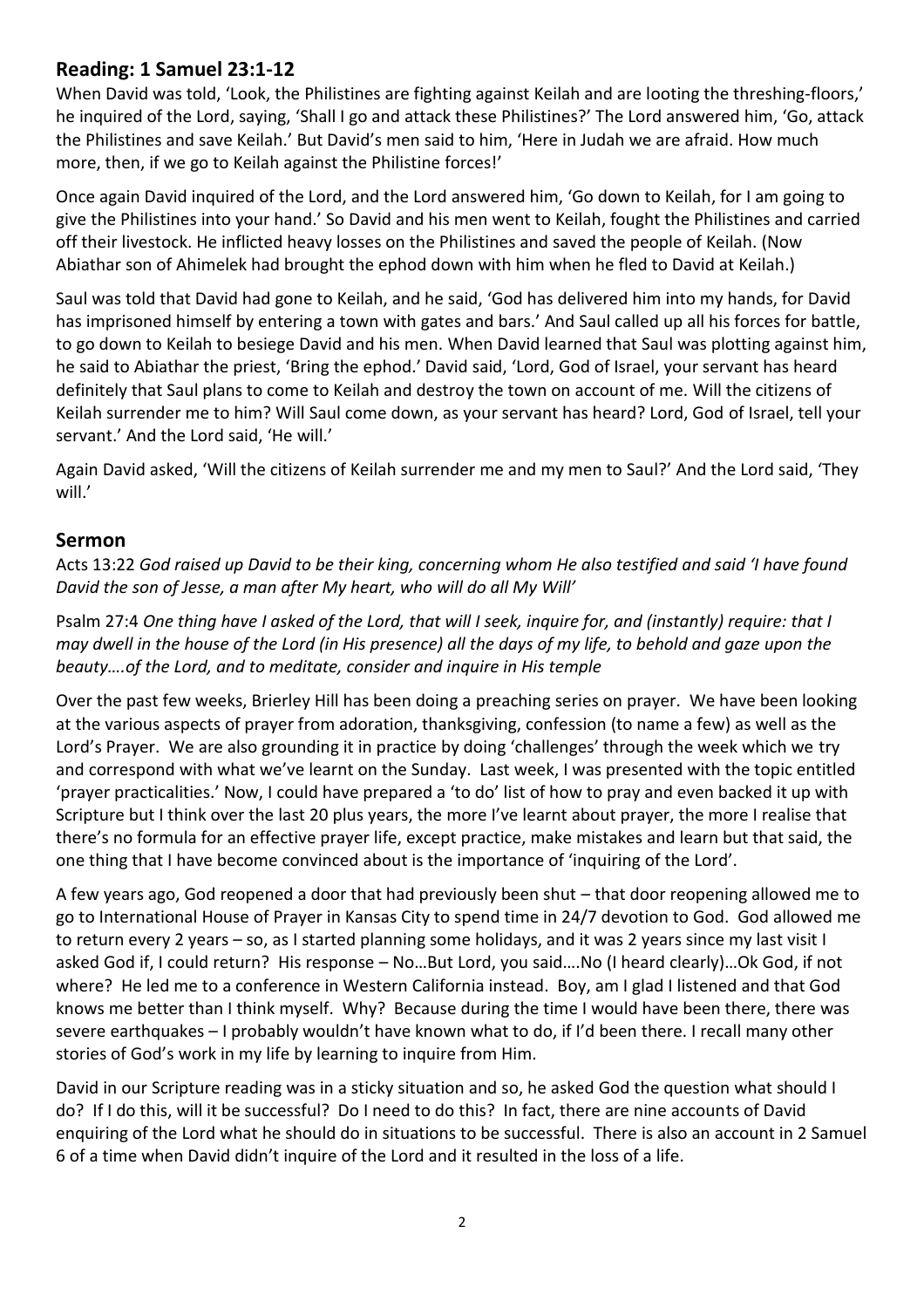I believe, if we want to have a successful spiritual life, then we need to learn to inquire of the Lord and follow Him in all we do. Now God knew that David would fail, in fact we know David messed up BIG time but God also knew that David would try again. God didn't just see David's sin, he was also aware of His shortcomings but he also saw into David's spirit and knew that David would run back into His arms – the arms of a Loving Father – willing to do and obey all that He would command. God knew that David was a man of absolute faith and resolve in Him. I wonder if God can say the same thing about us? Over the coming few years, churches and the Circuit are going to face some difficult decisions but are we prepared to inquire of the Lord, and follow his leading no matter if they don't make sense to us – Isaiah 55:8-9 tells us that His (God) thoughts and ways are higher than our ways – so, are we prepared to trust God no matter what or will we ignore his voice and go the way we want to because it suits us better?

David I believe gives us a road map for helping us to inquire of the Lord – he helps us find the spiritual guidance we are seeking, he helps us run after the heart of God and obtain favour in our life. He helps us in gaining success and behold the gaze of God. So what is the roadmap? I briefly want to suggest 10 things that I believe form the roadmap for us to inquire of the Lord and live in expectant answers and gain a successful spiritual life.

- *1.* **Begin with assurance** know that when we call upon the Lord he answers Psalm 18:6 *In my distress I called to the Lord; I cried to my God for help. From his temple he heard my voice; my cry came before him, into his ears.*
- *2.* **Live with a repentant heart** Psalm 25:11 *For the sake of your name, Lord, forgive my iniquity, though it is great.*
- 3. **Embrace humility** step into agreement with God, follow his leading which'll help us grow in wisdom and we receive his guidance. Psalm 25:9 - *He guides the humble in what is right and teaches them his way.*
- *4.* **Chose to trust** trust is a valued character trait that the world lacks, and because of this, we find it difficult to trust an invisible God. However, when we chose to lean into God by learning of His heart and His ways, we begin to rely on Him in every circumstance and in every area of our lives. As we learn we are able to remember his faithfulness, which increases our capacity to trust Him. Psalm 20:7 - *Some trust in chariots and some in horses, but we trust in the name of the Lord our God.*
- 5. **Chose to Love him** David understood that the choice to love God comes from recognizing and agreeing with the truth that God is the one who gives us the strength to do - and God's strength never fails and never gives up. Psalm 18:1 - *I love you, Lord, my strength*.
- *6.* **Practise devotion** being devoted to something means being focused on that particular thing almost exclusively. Psalm 16:8 - *I keep my eyes always on the Lord. With him at my right hand, I will not be shaken.*
- *7.* **Give God the recognition that belongs to Him.** Psalm 9:1 *I will give thanks to you, Lord, with all my heart; I will tell of all your wonderful deeds.*
- *8.* **Know that He is faithful.** Psalm 23:6 *Surely your goodness and love will follow me all the days of my life, and I will dwell in the house of the Lord forever.*
- *9.* **Live obediently before Him**. Psalm 119:34 *Give me understanding, so that I may keep your law and obey it with all my heart*
- 10. **Be intentional in your pursuit of him** Psalm 63:1 *You, God, are my God, earnestly I seek you; I thirst for you, my whole being longs for you, in a dry and parched land where there is no water.* This is David's purpose to pursue God earnestly as his one desire, his one delight and his one defence.

We can achieve success despite life's obstacles and challenges when we keep our eyes on the Saviour and make Him, as David did, our one thing. He is the one who holds our course steady and He will complete His work in our lives – so let us inquire of the Lord.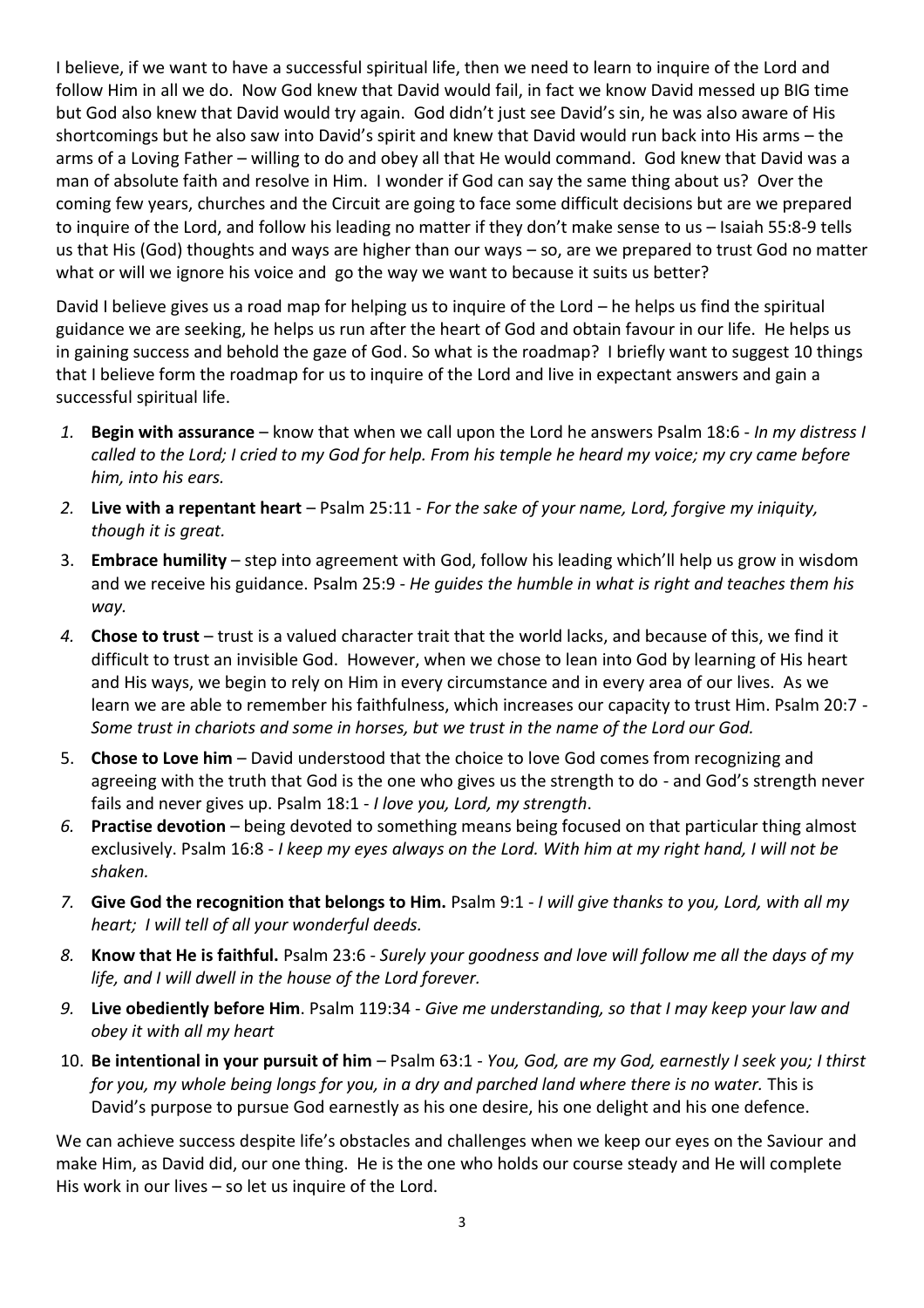# **Song – You are here (Waymaker)**

- 1) You are here, moving in our midst I worship You, I worship You You are here, working in this place I worship You, I worship You
- *Ch) And you are Waymaker, Miracle worker, Promise keeper, Light in the darkness My God, that is who You are*

*Osinachi Okoro © Capitol Cmg Publishing CCL No. 515642*

#### 2) You are here, turning lives around I worship You, I worship You You are here, healing every heart I worship You, I worship You

Br) Even when I don't see it, You're working Even when I don't feel it, You're working You never stop, You never stop working You never stop

## **Prayers of Intercession<sup>2</sup>**

Mighty God, you are a very present help in all our troubles, we put our trust in you. Teach us your ways, O Lord, and show us your paths. Guide your church, that it may lead others to behold your love and glory. We pray for those who care for seekers, wanderers and the lost: Bless all who work as counsellors, Samaritans, and in marriage guidance. We pray for all those who are persecuted for their faith. L: Lord we put our hope in you **R: You are our protector and our shield**

Loving Father, we remember before you all who are refugees, all who have been driven out of their homes by violence or disaster – we think especially of the people of Ukraine. We pray for those who had had their homes repossessed, for those who have never known the shelter of a home. We ask you to guide and strengthen all who work with the homeless

L: Lord we put our hope in you **R: You are our protector and our shield**

We give thanks for all who have provided for us: we give thanks for parents and loved ones. We ask your blessing upon our families and community, upon all who seek to strengthen the bonds of family life and love. We pray for any who are suffering from the breakdown of their relationships L: Lord we put our hope in you **R: You are our protector and our shield**

Lord, you are our strength in times of weakness, you are our hope in times of darkness. We pray for all who are struggling at this time, all who are finding life hard and the outlook bleak. We remember friends and loved ones who are ill

#### L: Lord we put our hope in you **R: You are our protector and our shield**

We rejoice in the hope that our earthly bodies may be changed and become like your glorious body. Change us Lord and we shall be changed. We pray for all our loved ones departed this life, that they may now share in the glory that shall be revealed to us

L: Lord we put our hope in you **R: You are our protector and our shield. Amen**

#### **The Lord's Prayer**

| Our Father, who art in heaven,                 | Our Father in heaven,                         |
|------------------------------------------------|-----------------------------------------------|
| hallowed be thy name; thy kingdom come;        | hallowed be your name, your kingdom come,     |
| thy will be done; on earth as it is in heaven. | your will be done, on earth as in heaven.     |
| Give us this day our daily bread.              | Give us today our daily bread.                |
| And forgive us our trespasses,                 | Forgive us our sins                           |
| as we forgive those who trespass against us.   | as we forgive those who sin against us.       |
| And lead us not into temptation;               | Save us from the time of trial                |
| but deliver us from evil.                      | and deliver us from evil.                     |
| For thine is the kingdom, the power, and the   | For the kingdom, the power, and the glory are |
| glory for ever and ever. Amen.                 | yours now and for ever. Amen.                 |
|                                                |                                               |